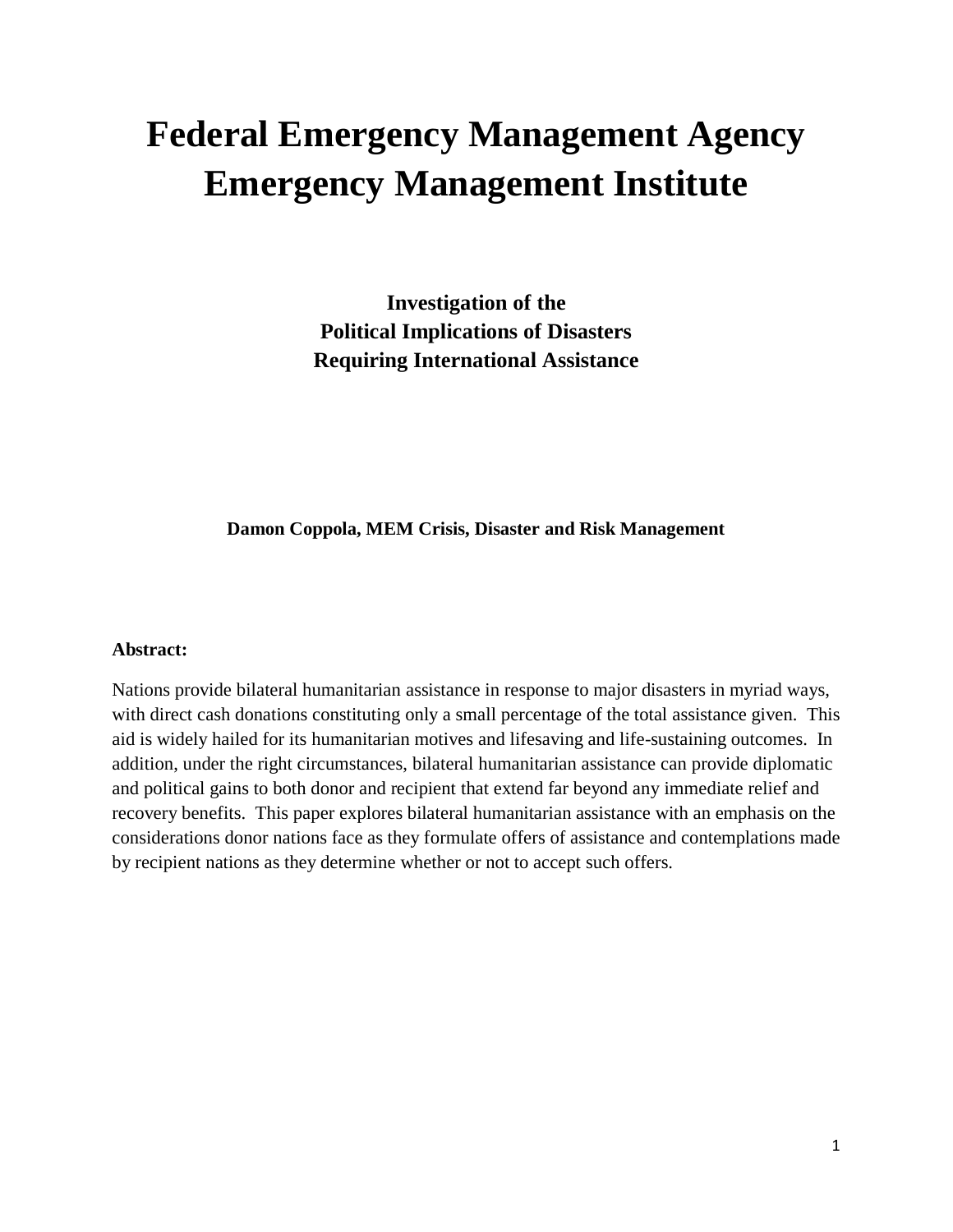## **Introduction**

l

Bilateral humanitarian assistance is the disaster-related financial, technical, in-kind, or other response- and recovery-related aid one government provides to another government. While such provisions may appear straightforward, they typically carry significant implications for both donor and recipient. As such, careful consideration must be made by both donor and recipient prior to any negotiated transaction.

Complex humanitarian emergencies often receive extensive public scrutiny, legislative debate, and media coverage.<sup>1,2</sup> As a result, any official government assistance, or interventions as they are often termed, is almost sure to be immediately swept up in the related political controversy. The result is that the majority of research on the political implications of disaster assistance deals with complex humanitarian emergencies. However, the stakes for governments can be just as high in the case of natural and technological disasters. The spectacular nature of many of these disaster events can mean that the political implications of bilateral assistance can be more difficult to recognize, understand, and accurately assess. This paper will look at common factors governments can look to when faced with the decision to provide or receive assistance in noncomplex disaster events. In doing so, it seeks to help streamline the disaster assistance decision making process and to reduce unintended consequences of bilateral assistance.

The United States Government faced a situation following Hurricane Katrina where response systems appeared to be – and in some cases actually were – overwhelmed. The international community responded with hundreds of offers of assistance, including people, supplies, equipment, and cash. Ultimately, all but a small amount of the assistance was declined. The event highlighted several systemic weaknesses, including that there were not adequate processes in place to quickly and efficiently request, accept, and manage offers of international assistance. Furthermore, as Federal catastrophic planning efforts have shown, the United Sates faces an increasing likelihood that it will experience a disaster incident requiring large-scale acceptance of international humanitarian assistance. Efforts to address many of these systemic weaknesses

 $1$  A Complex Humanitarian Emergency is defined by the United Nations Interagency Steering Committee (IASC) as being, "*a humanitarian crisis in a country, region, or society where there is a total or considerable breakdown of authority resulting from the internal and/or external conflict and which requires an international response that goes beyond the mandate or capacity of any single agency"* (United Nations. 2003. Guidelines on the Use of Military and Civil Defence Assets to Support United Nations Humanitarian Activities in Complex Emergencies. [http://coe](http://coe-dmha.org/Media/Guidance/3MCDAGuidelines.pdf)[dmha.org/Media/Guidance/3MCDAGuidelines.pdf\)](http://coe-dmha.org/Media/Guidance/3MCDAGuidelines.pdf).

<sup>&</sup>lt;sup>2</sup> Public and media reactions to governmental response to CHEs, which have included (for example) genocide in Rwanda, Somalia, Bosnia, and Sudan, and which have resulted in actions that range from the provision of basic commodities to participation in long-term peace-keeping operations, have proven highly contentious for the donor governments in virtually all instances. Given that these actions are billed as being in response to a humanitarian need, governments must face the difficult question of *'why are you involved in helping those impacted by this emergency, but not helping in that emergency?'*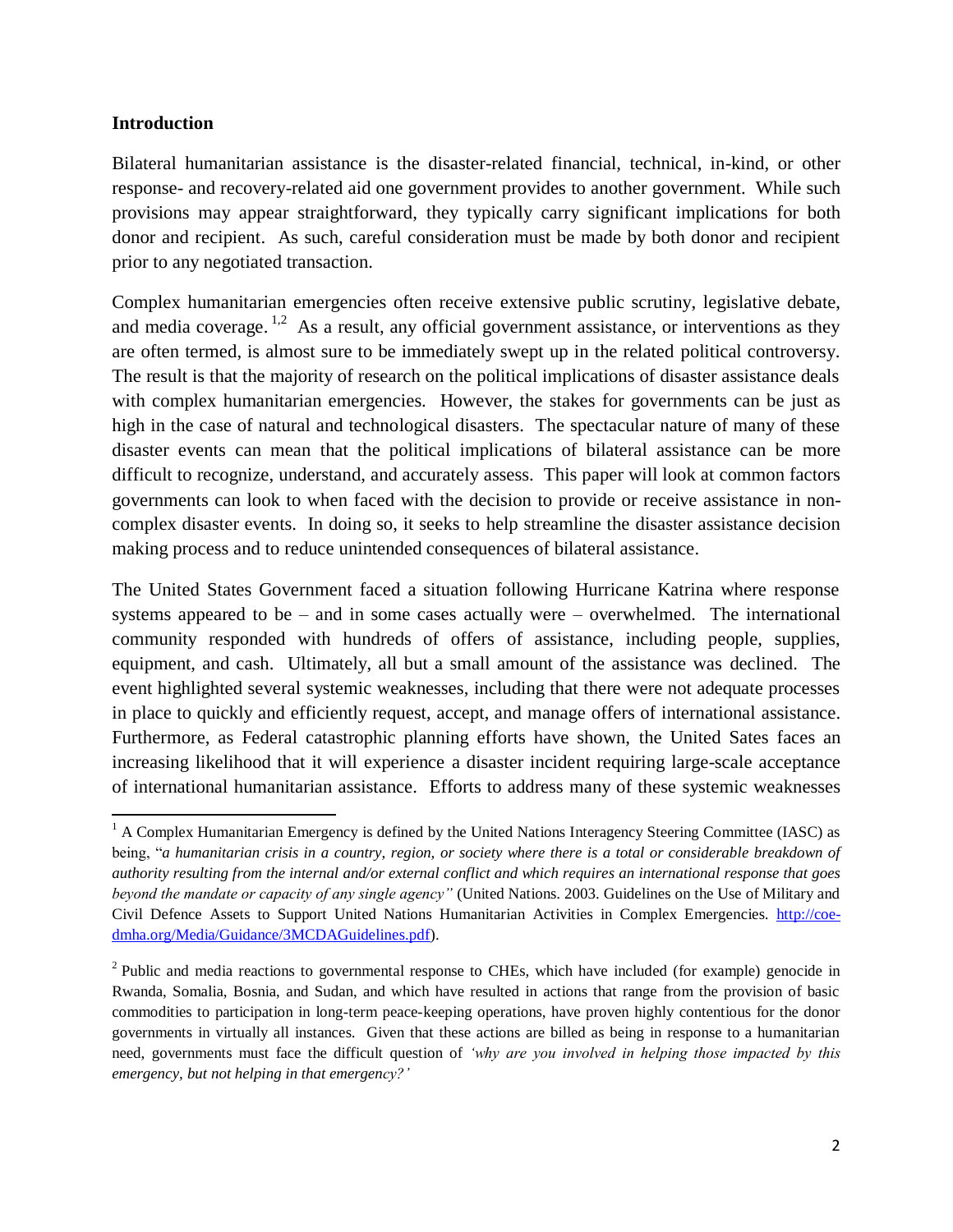have already begun through cooperative efforts between the Departments of Homeland Security and State. Yet the fact remains that in the aftermath of such incidents, politics will play a central role in determining how the government will respond to the onslaught of offers from countries with which the United States has varying relationships. This paper looks at the political implications of international humanitarian assistance for both donor and recipient countries. It will also explore the political implications of the United States having to accept international assistance – even as it continues to be regarded as the world's leading *provider* of such assistance – and the motivations of countries that would offer such assistance to the United States.

## **Bilateral Humanitarian Assistance** *is* **Foreign Policy**

The goal of all nations' foreign policy is, with few exceptions, to act according to a defined and cohesive strategy that seeks to establish national security, strong economic standing, and political influence. Bilateral assistance, by its very nature, is a tool of foreign policy and therefore must address or meet its overarching goals to some degree. Just as it is often said that 'all disasters are political', it is also true that all bilateral offers of humanitarian disaster assistance are political. Because each nation is limited by its national budget, governments have no choice but to act selectively when it comes to humanitarian aid. And because there will always be domestic needs that go unmet due to budgetary constraints, a debate will arise over whether or not bilateral offers of assistance are in the best interests of the donor country. Despite that offers of assistance may be otherwise perceived as purely humanitarian on the part of one nation to another, donors and recipients must view the underlying intentions behind the decision to help through the filter of diplomacy and foreign policy goals. The most forthright indication of this appears in the guidance behind a policy which allows US Ambassadors stationed overseas to immediately release \$50,000 in emergency aid to help their affected host country and which states that the assistance must qualify as being "in the best interest of the US Government"<sup>3</sup>. There are no minced words in such language.

## **How Governments Provide Disaster Assistance**

 $\overline{a}$ 

Direct cash donations constitute only a small percentage of bilateral disaster assistance, even though such assistance is almost always measured and presented in monetary terms. National governments typically formulate what assistance they will offer according to the disaster type, the needs of the recipient government and/or population, and the nature of their own emergency management capabilities and capacity. Donor governments provide assistance in a multitude of ways that go beyond direct cash or materials handover. Assistance may come in the form of consumable products, equipment, building materials, transportation, labor, technical assistance,

<sup>&</sup>lt;sup>3</sup> When a disaster is declared in a foreign nation, the U.S. ambassador (or the Department of State, if one does not exist), through the United States Agency for International Development (USAID) Office of Foreign Disaster Assistance (OFDA), is authorized to immediately disburse \$50,000 in emergency aid that is disbursed at the ambassador's discretion to meet immediate relief needs. However, the following three criteria must first be satisfied for this to occur: 1) The magnitude of the disaster is beyond the capacity of the host country to respond; 2) The host country accepts, or is willing to accept, assistance; and 3) A response is in the best interest of the US Government.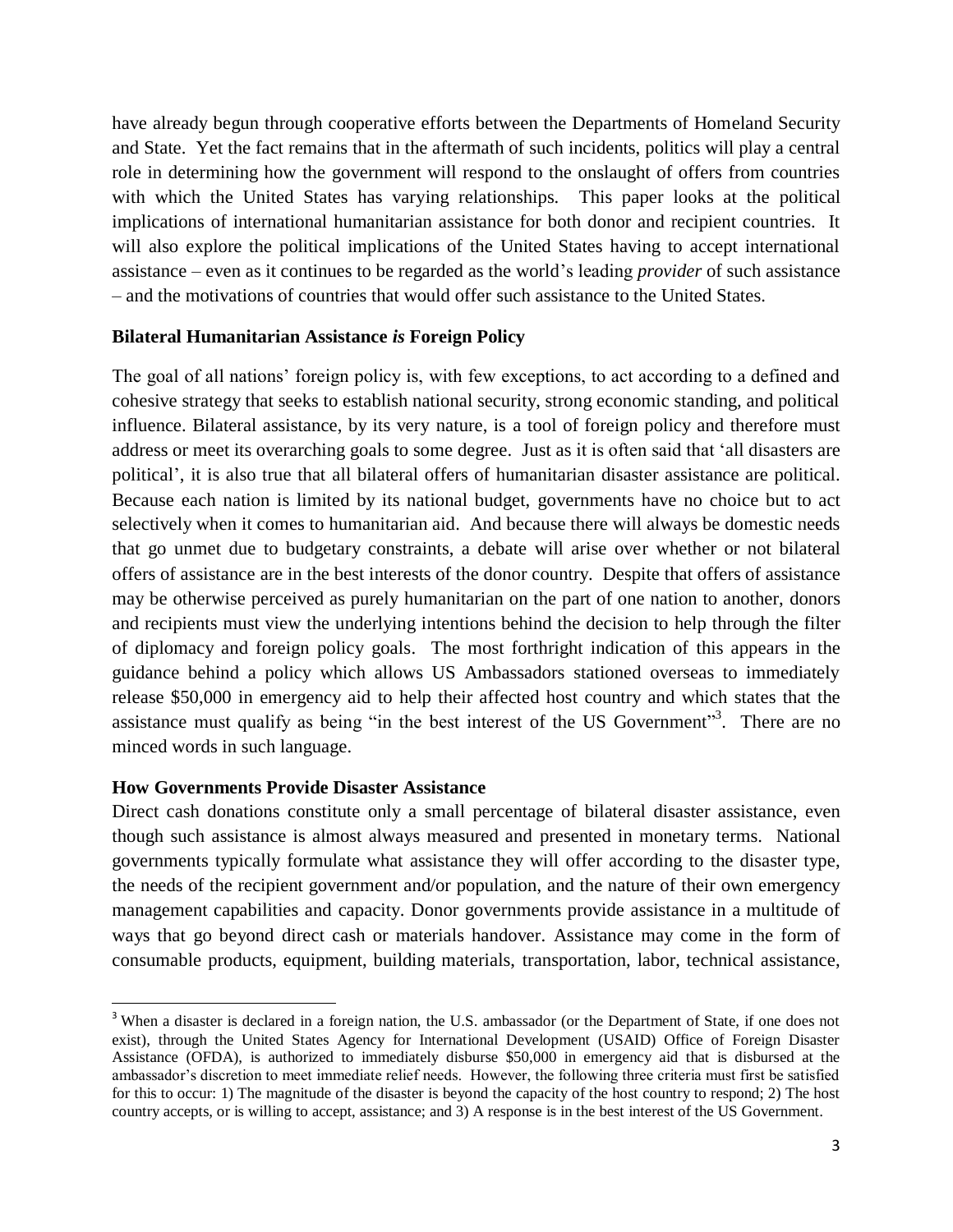or debt relief, among others. The areas of non-cash bilateral donations that are currently tracked by the United Nations, and which are grouped by sector, can provide significant insight into how governments help. These areas include<sup>4</sup>:

| <b>Donor</b>                         | Commitments/contributions (USD) | % of Grand Total |
|--------------------------------------|---------------------------------|------------------|
| Food                                 | 4,497,287,093                   | 40.4%            |
| Multi-sector                         | 1,654,022,925                   | 14.9%            |
| Health                               | 1,012,681,345                   | 9.1%             |
| Coordination and support services    | 764,448,209                     | 6.9%             |
| Sector not yet specified             | 706,037,786                     | 6.3%             |
| Sanitation and non-food items        | 507,312,249                     | 4.6%             |
| Water and sanitation                 | 454,122,796                     | 4.1%             |
| Agriculture                          | 396,805,940                     | 3.6%             |
| Protection/human rights/rule of law  | 388,461,333                     | 3.5%             |
| Economic Recovery and Infrastructure | 374,512,729                     | $3.4\%$          |
| Mine action                          | 198,267,755                     | 1.8%             |
| Education                            | 171,622,342                     | 1.5%             |
| Security (of staff and operation)    | 8,671,506                       | 0.1%             |
| <b>Grand total, USD</b>              | 11,134,254,008                  | 100%             |

The UN often is the central recipient of donated funds, goods, and services through the Consolidated Appeals Process  $(CAP)^5$ . Assistance may be provided through a regional multilateral organization, such as the Organization of American States or the African Union, which may coordinate the response to one or more of the affected countries within its field of influence. Finally, governments may donate directly to nongovernmental organizations that in turn provide the services or deliver the goods required to carry out the disaster response and recovery.

#### *Monetary Assistance*

 $\overline{a}$ 

3. When a single agency cannot cover all the needs

<sup>4</sup> Financial Tracking Service. 2011. Total Contributions Per Sector: 2010. UNOCHA. [http://fts.unocha.org/reports/daily/ocha\\_16\\_2010.PDF.](http://fts.unocha.org/reports/daily/ocha_16_2010.PDF)

<sup>&</sup>lt;sup>5</sup> The Consolidated Appeals Process (CAP) allows humanitarian aid organizations to plan, implement, and monitor their activities. These organizations can work together to produce a Common Humanitarian Action Plan and an appeal for a specific disaster or crisis, which they present to the international community and donors. The CAP fosters closer cooperation between governments, donors, aid agencies, and many other types of humanitarian organizations. It allows agencies to demand greater protection and better access to vulnerable populations, and to work more effectively with governments and other actors. The CAP is initiated in three types of situations:

<sup>1.</sup> When there is an acute humanitarian need caused by a conflict or a natural disaster

<sup>2.</sup> When the government is either unable or unwilling to address the humanitarian need

A Consolidated Appeal (CA) is a fundraising document prepared by several agencies working to outline annual financing requirements for implementing a CHAP. Although governments cannot request funding through the CA, NGOs can make a request as long as their proposed project goals are in line with CHAP priorities. The CA is usually prepared by the HCs in September or October, and then launched globally by the UN Secretary General at the Donor's Conference held each November. The CA lasts as long as is necessary for funding purposes, usually a year or more. (Coppola, Damon. 2011. Introduction to International Disaster Management. Elsevier Press. Burlington. P. 590.)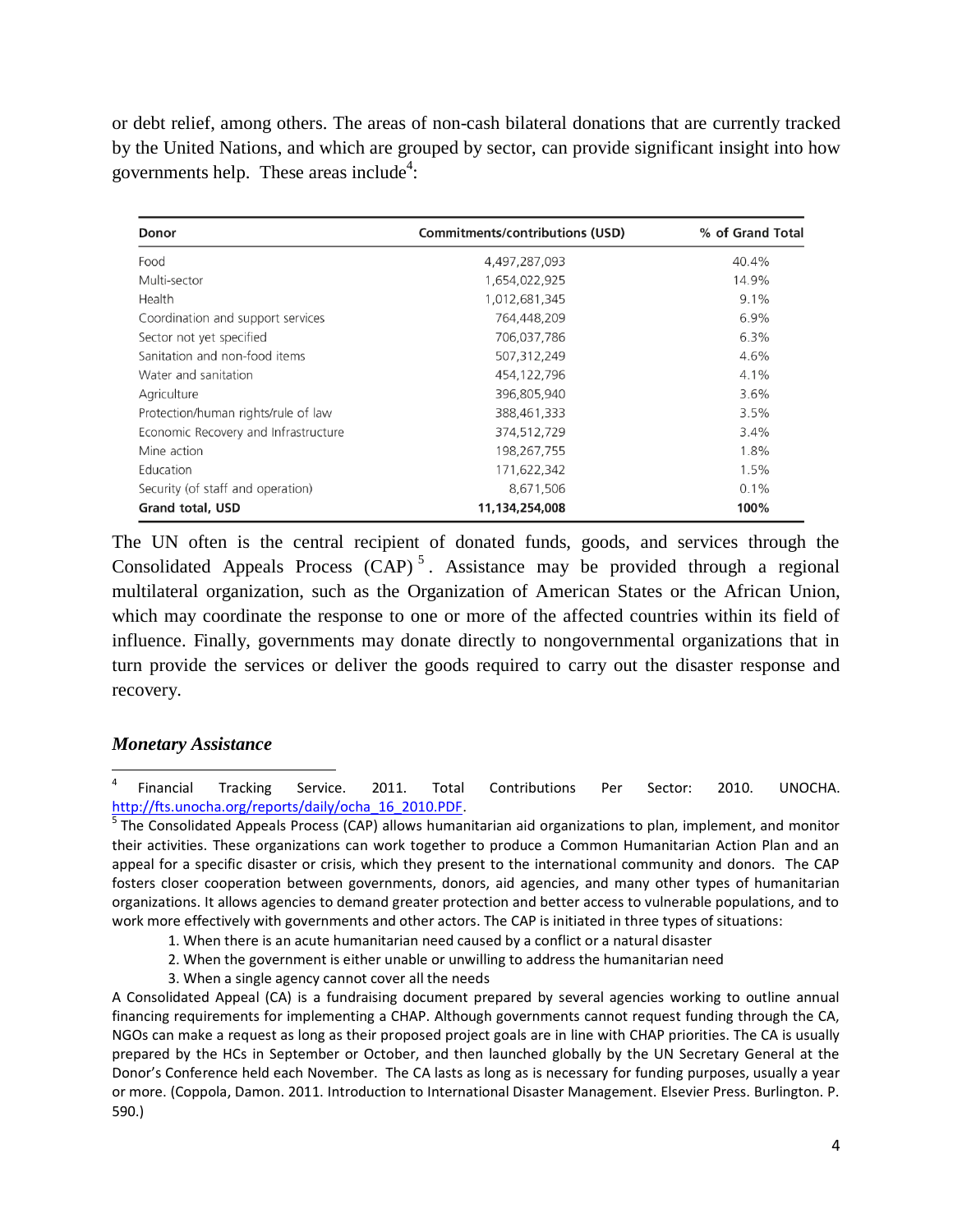Cash is the easiest, and often the most desperately needed, form of assistance governments can provide in a disaster's immediate aftermath. It requires the least amount of effort for the donor nation and can help offset much of the cost of response efforts and supplies, as well as repair and reconstruction expenditures, which can be staggering and add up to a significant percentage of a country's annual income.

Donor governments offering cash to affected nations have a range of delivery options. If the recipient country has a recognized government known to be relatively free from corruption and found to be able to carry out the necessary tasks involved in response and recovery, the funds may be given directly to the recipient government. However, this is not always the wisest or most efficient choice. In countries where the UN has a strong presence and history of development work, one of the UN agencies (most commonly the United Nations Office for the Coordination of Humanitarian Affairs (UNOCHA) or the United Nations Development Programme (UNDP)) typically assumes the coordination role and manages the collection and disbursement of donated funds. Multilateral regional organizations may play a similar role. Donor nations may also provide cash directly to the nongovernmental organizations, whether local or international, that are likely to carry out the bulk of humanitarian work performed.

Bilateral loans are another option for governments that do not wish or cannot afford to give grants with no repayment obligations. Though affected nations borrow money from international financial institutions (IFIs) in a disaster's aftermath, this option might not be available or it may not cover all of the financial needs. In these situations, other nations will often step in to cover these shortfalls (usually at a higher interest rate than might be possible with the IFIs).

## *Equipment / Supplies*

A second, and perhaps even more significant, form of bilateral disaster assistance is donated equipment or supplies. In times of disaster, many items are needed in much greater numbers than during nonemergency times, and local supplies are quickly exhausted. Examples include:

- Food
- Water
- Medical tools and supplies
- Vaccines
- Pharmaceuticals
- Clothing
- Housing materials/tents
- Plastic sheeting
- Blankets
- Cooking/cleaning/water storage/hygiene supplies
- Fuel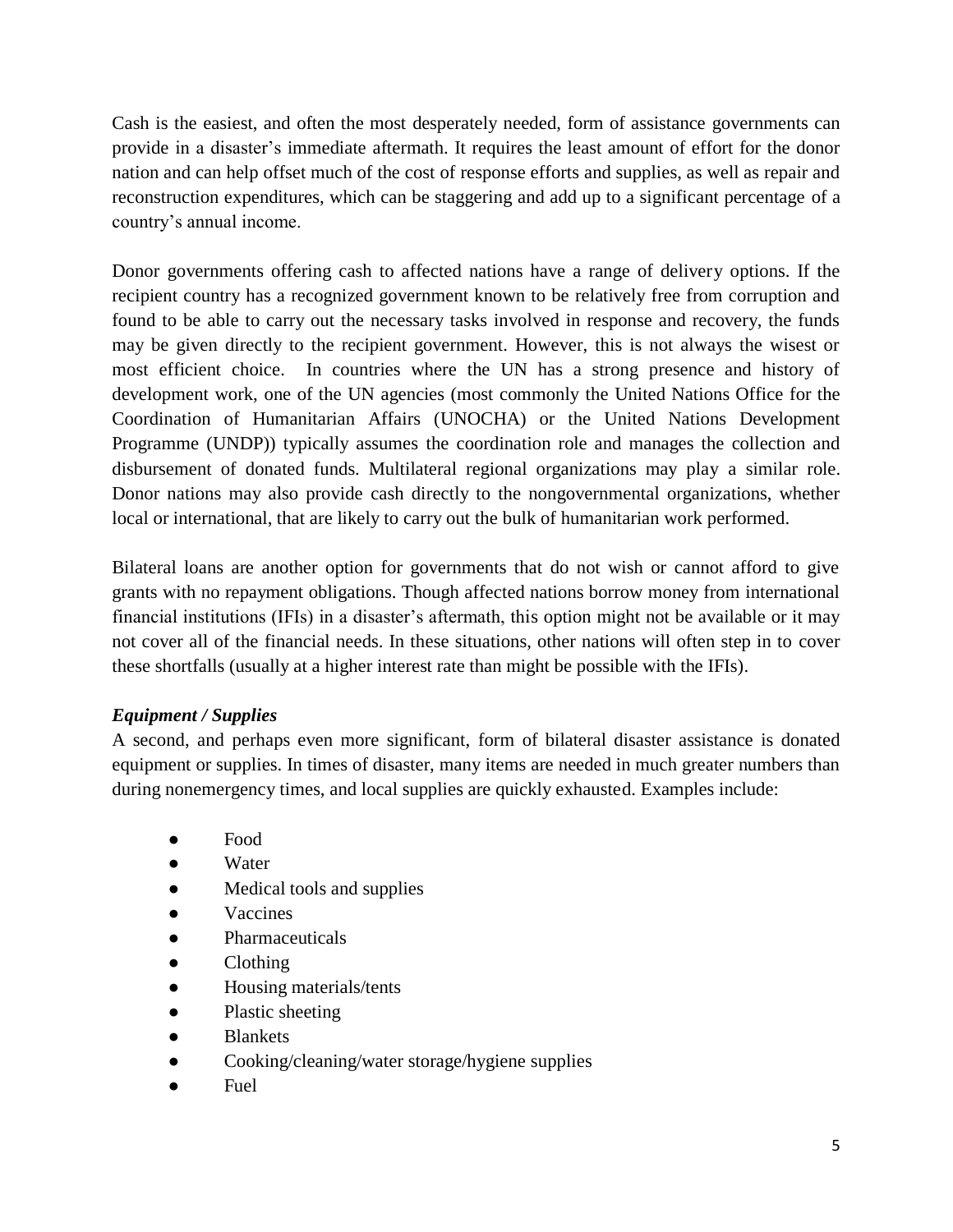- Ice
- School supplies

Certain types of equipment are also needed in much greater supply for response actions and for recovery. Donor governments often send experts to operate the equipment during the emergency period of the disaster and train citizens of the affected nation to operate the equipment so that it can be left behind for reconstruction efforts. Examples of equipment commonly lent or donated in the response and recovery to disasters include:

- Short-range transportation equipment (helicopters, trucks, tankers)
- Long-range transportation equipment (airlifts, charter flights)
- Moving/loading equipment (forklifts, cranes, tractors)
- Generators
- **Refrigerators**
- Utility repair equipment
- Field hospitals/morgues
- Water purification equipment
- Water pumps

## *Technical Expertise*

Experts are needed in post-disaster settings to save lives, limit property damage, and reconstruct affected communities. While much of this expertise is directly associated with emergency and disaster management, some skills and talents are used in non-disaster times but are in greater demand in the mass casualty, mass damage setting of disaster response and in the construction and planning needs of the recovery phase.

In the emergency phase that immediately follows many sudden-onset disasters, the most celebrated and recognizable group of experts that respond to disasters worldwide are the members of various search-and-rescue teams. Following earthquakes in which many buildings have collapsed, landslides in populated areas where buildings are buried, or in other events where people are otherwise trapped, the affected government may lack adequate resources to reach all survivors in the critical first hours and days when chances for survival are greatest. The assistance of these international teams has been instrumental in saving many lives that otherwise might have been lost. Search-and-rescue teams are active in dozens of countries throughout the world, and can deploy around the world, with all of their equipment, within 12 to 24 hours. Other expertise often provided by governments in a disaster's aftermath include the following:

- Medical response
- Public health
- Transport and heavy lifting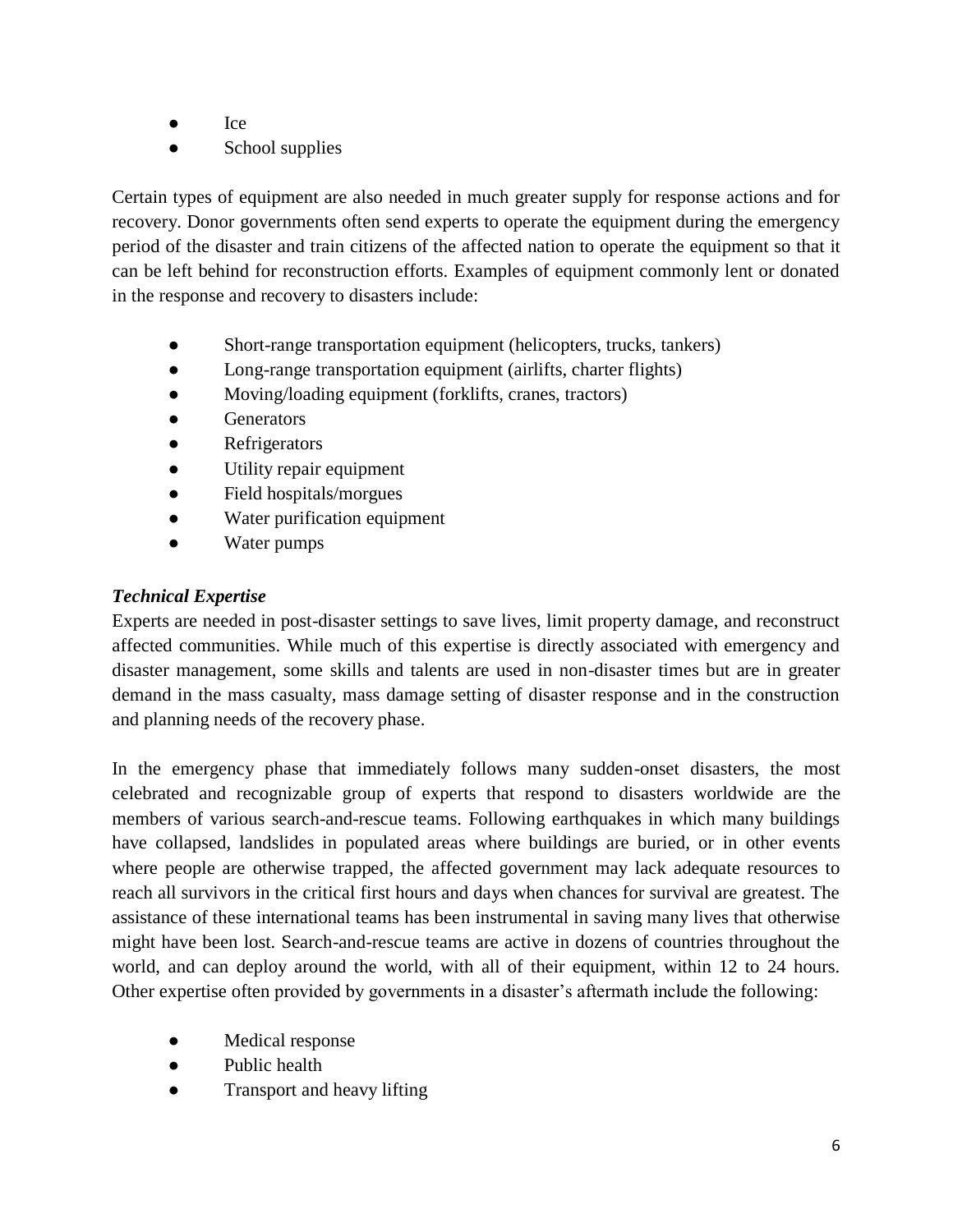- Engineering
- Mass feeding
- Coordination support
- Utility repair and reconstruction
- Security (usually military)
- Damage and needs assessment
- Mortuary affairs

## **Types of National Government Agencies Involved in Bilateral Assistance Offers**

Any national government may have several agencies involved in international emergency and disaster management efforts. Many agencies have a specific focus or expertise to assist in humanitarian efforts or to help another nation reduce their hazard risk, either before or after a disaster occurs. The most common types of national agencies involved in international disaster management include:

## *Overseas Diplomatic Missions (Embassies and Consulates)*

Often, a donor country's first contact with an affected country is through their embassy or consulate. The embassies and consulates themselves, or the diplomatic residences, warehouses, and other structures, may have been directly affected by the consequences of the disaster. Embassies provide assessments of the situation to their own government, which may extend an offer of humanitarian assistance to the affected country's government through the ambassador. Embassies participate in response by assisting their citizens who are traveling or living in the affected country. They also assist in the logistics and coordination of donated goods and services. In many cases, high-ranking political figures from the donor country will make a humanitarian visit to the affected country, and the embassy staff organizes these visits.

## *International Development Agencies*

Many developed countries have been involved in international assistance for decades. Although disaster management and risk reduction have never been these agencies' primary focus, many governments have come to realize that their projects would enjoy much more sustainable outcomes if they could account for the various risk factors affecting the recipient country, and that disasters very often impeded and even reversed development in poor countries. Disaster resilience has come to be viewed as a component of a nation's overall development. Development agencies have several options to help poor nations decrease their hazard risk. These options fall primarily under the emergency management functions of mitigation, preparedness, and recovery, and include: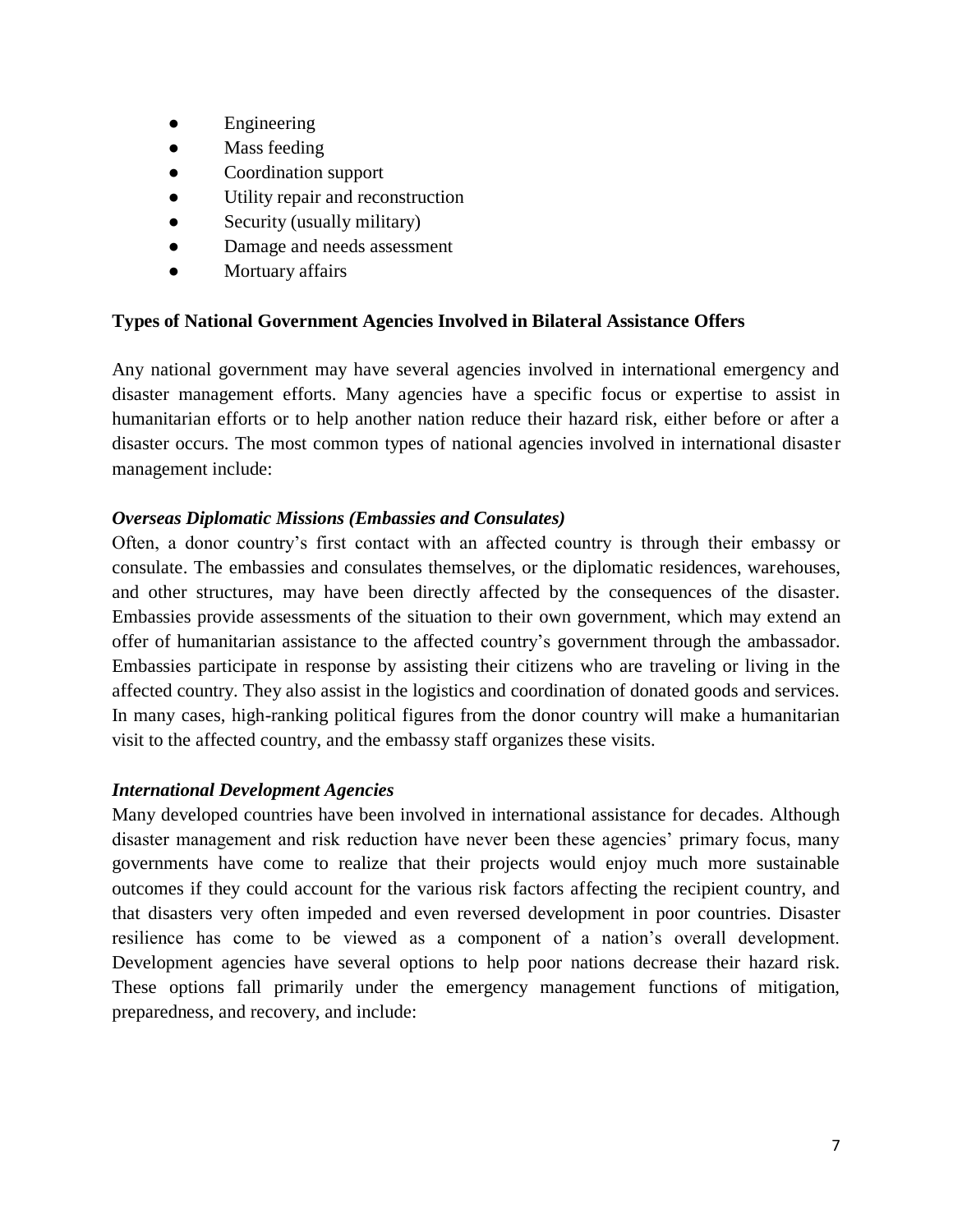- Projects addressing issues that are not disaster related per se but include the condition that a full hazard assessment be performed and that the project design fully address disaster resilience enhancement based on the assessment's findings
- Funding for projects that directly address specific mitigation and preparedness needs, such as developing early warning systems, strengthening building stock and infrastructure, and educating the public about actions to reduce their personal risk
- Technical assistance and funding to national and local governments to help develop disaster management frameworks and increased capacity
- Post-disaster recovery assistance requiring that any reconstruction must directly address hazard risk reduction

In most cases, a country's international development agency has the lead responsibility for their government's response to an international disaster. Designated offices of humanitarian assistance within these agencies, such as the US Agency for International Development's (USAID's) Office of Foreign Disaster Assistance (OFDA), respond to appeals for aid from affected countries. These international development agencies normally have a pre-established working relationship with either the affected nation's government or the UN and other nongovernmental and international organizations working in the country.

## *National Disaster Management Agencies*

Governments also can offer assistance to disaster-affected countries through their national disaster management agencies. As with international development agencies, national disaster management agencies may offer assistance in any of the four phases of emergency management. Their exact role depends on their country's statutory authority guiding who has jurisdiction for providing international assistance.

In general, national disaster management agencies do not provide as much assistance as development agencies do. They may provide operational assistance in the form of specialized teams (such as search and rescue, emergency medical, assessment, and other teams) during disaster response. But they primarily offer technical assistance to help other countries establish their national disaster management capability during the mitigation and preparedness phases.

## *Military Resources*

Military resources may be involved in bilateral humanitarian missions for many different reasons. It often is argued that nobody is better equipped to handle disasters than the military because of their extensive logistics expertise, wide assortment of heavy equipment, enormous reserve of trained personnel, and common culture of discipline and mission-oriented standard operation. However, some believe that the military is a war agency, not a humanitarian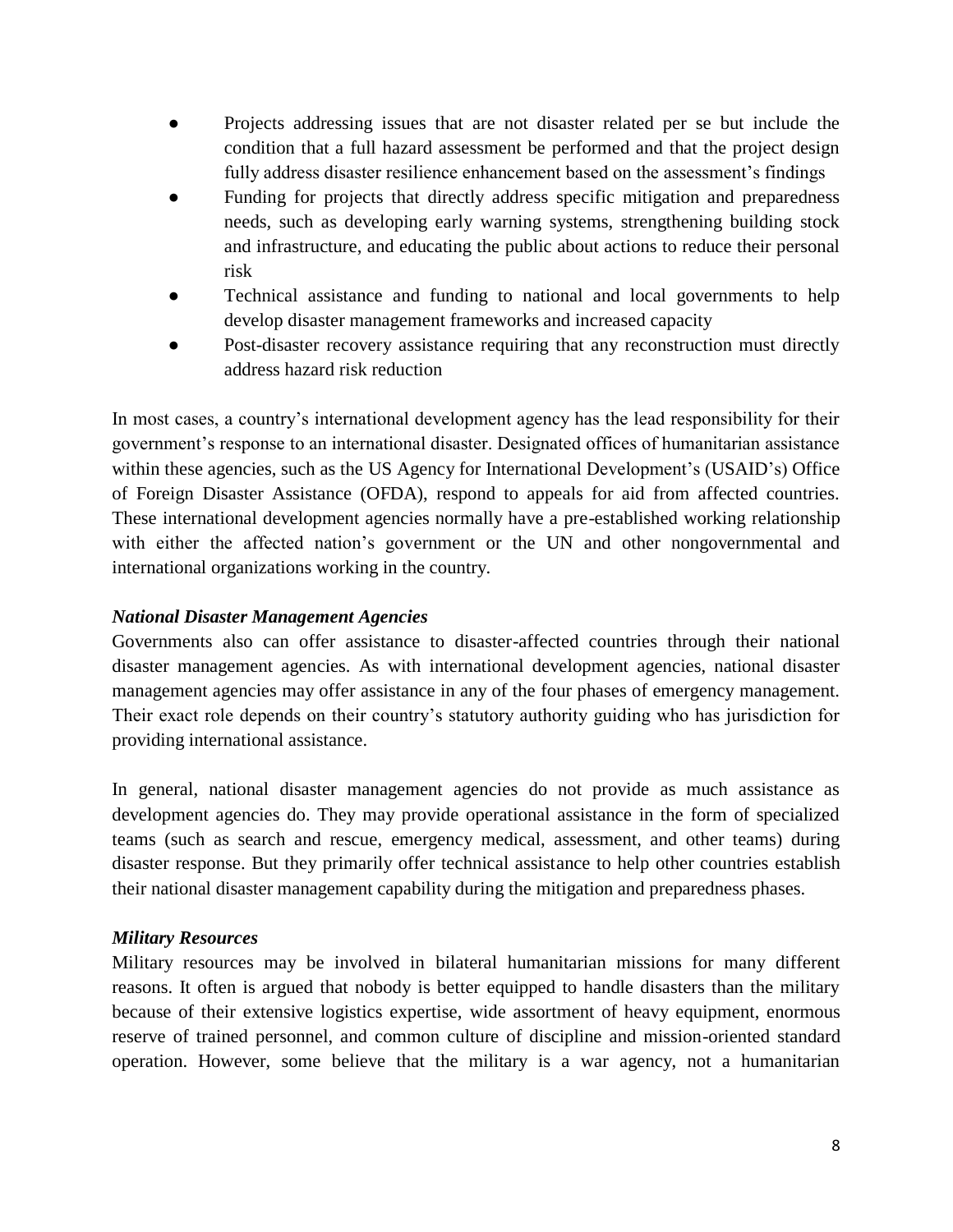assistance agency, and that these two organizational ideals are too fundamentally or even diametrically opposed in practice to allow for effective military involvement.

Apart from fighting wars, military resources traditionally were only used in peacekeeping operations. But it is becoming more and more common for governments to lend their military resources, including troops, equipment, and information, to assist a nation or nations affected by a major disaster. This government entity is very well trained and equipped to work in the highintensity and high-stress environment of a disaster's aftermath and recovery. Military assistance may include providing food, technical assessment, medical treatment, transportation logistics, assistance with a refugee crisis, search and rescue, stabilization of infrastructure, security, sheltering, or engineering, among many other tasks.

## **The Political Implications of Bilateral Humanitarian Assistance**

#### *Maintenance of Effective Command and Control*

 $\overline{a}$ 

Even in the most extreme circumstances, disaster-affected national governments strive to maintain some semblance of operational command and control. Such efforts are their sovereign right, even in the event that international organizations (e.g., the United Nations Office for the Coordination of Humanitarian Affairs) are requested or otherwise become involved in the coordination of the vast international response. However, for many donor governments' agencies and personnel, falling under host country command and control may not be the desired course of action, and it may not even be an option in cases of military assistance. While NGOs are rarely obliged to participate in any such structures, governments are party to an accepted framework of international law that dictates bilateral relations, and as such cannot simply enter uninvited and begin working in a vacuum. For the donor government, the primary concern will be determining whether the affected government is: 1) capable of directing operations; 2) maintaining a safe and secure working environment; 3) maintaining effective situational awareness; and 4) directing assistance in such a way as to ensure it is fair and equitable.

Recipient governments must understand that in the absence of any of these four aforementioned factors, there may be an attempt on the part of donors to work outside or parallel to the established command structure. In the event that a donor government is permitted to (or is otherwise successful in their efforts to) operate independently of the national government, or even in place of it, the affected government faces a crisis of credibility. Such a crisis exceeds the simple loss of situational control. In fact, even a partial transfer or loss of control has resulted in perceptions of incompetence or negligence on the part of the affected population and other participating donor nations. Ultimately, the political impact of such scenarios is highly damaging. The recent (2010) earthquake in Haiti, in response to which the United States Military assumed operational control of the Toussaint L'Ouverture airport<sup>6</sup>, provides an example

 $^6$ The U.S. Military requested, and was granted the request, to assume control of the airport in order to manage the transport logistics of international humanitarian assistance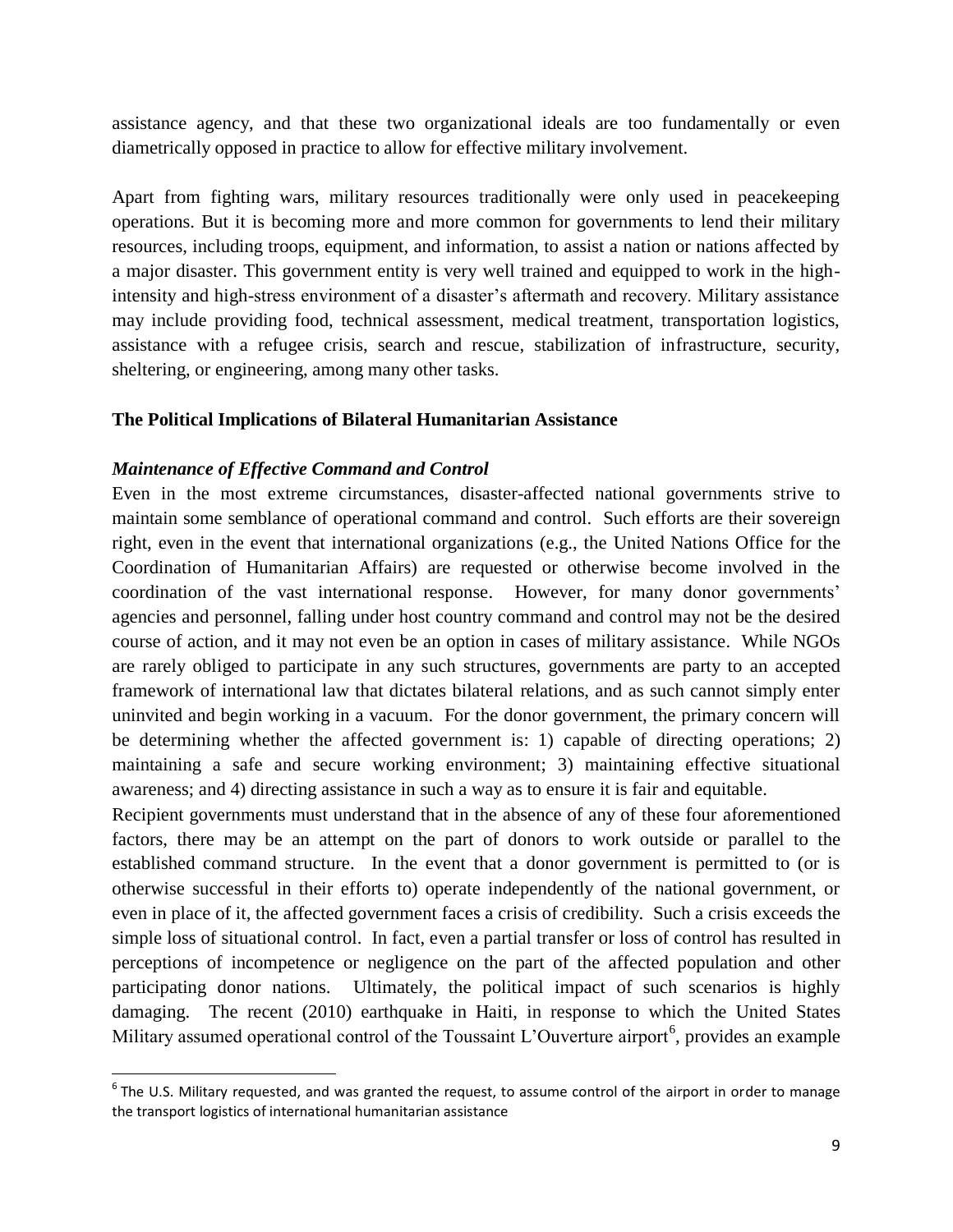of such a situation. Immediately following the transfer of operational control of this key facility, several other donor nations immediately accused the Haitian government of 'playing favorites,' and French response officials went as far as to call the airport a "U.S. annex."<sup>7</sup> This clearly weakened the standing of the Government of Haiti both in the short-term with regards to impressions of their situational control, and ultimately with irreparable consequences in the longer term given election that followed.

Of related concern is the risk that donor government response staff will be unfamiliar with local response structures, policies, practices, terminology, and equipment. For instance, any responders participating in a US response would presumably have to be aware of, and better yet, trained in, the Incident Command System (ICS), the National Incident Management System (NIMS), and other coordination, command, and control mechanisms as required by location. Responders may also be unfamiliar with response structures if their country of origin has a differing government structure in place, or if their emergency management leadership structure is different. Response standards, including those related to privacy, ethics, medical safety, responder safety, among others, would also have to be locally appropriate, and it would be contingent upon both the donor and recipient governments to ensure that alignment between the two occurred with regards to these factors. In the response to Hurricane Katrina, the Government of Singapore offered the support of four Chinook heavy-lift rotary winged aircraft that were, at the time, already stationed in Texas with the air national guard. The responders assigned to the helicopters had been operating in the United States for joint training and exercises, and were, therefore, very familiar with US command, control, and coordination procedures. The United States Government accepted this offer, and each aircraft was commanded by a US Military officer assigned to ride along on the missions conducted. It should be understood, however, that the same level of comfort would not likely exist in the majority of similar situations that presented.

## *Image of 'Weakness' Among the Public, or by the International Community*

 $\overline{a}$ 

Very closely related to the previous implication is the fear that *any* acceptance of foreign assistance will result in public impressions that the affected government is unable to manage the needs of its people. The mere act of declaring an international disaster is, after all, an admission of exceeded capabilities, and a clear indication of vulnerability. Governments may be acutely concerned with "saving face," with key policymakers believing that the refusal of assistance or to share information may help to downplay the disaster and give the illusion of adequate capability. It is for this reason, it is believed, that the Government of China traditionally kept tight control over information pertaining to disaster fatalities. This practice, which did not cease until September of 2005, made the assessment of disaster magnitude almost impossible for outside response agencies. Another notorious example of face-saving occurred in Japan

<sup>7</sup> Carroll, Rudy. 2010. *US Accused of Annexing Airport as Squabbling Hinders Aid Effort in Haiti*. The Guardian. January 17.<http://www.guardian.co.uk/world/2010/jan/17/us-accused-aid-effort-haiti>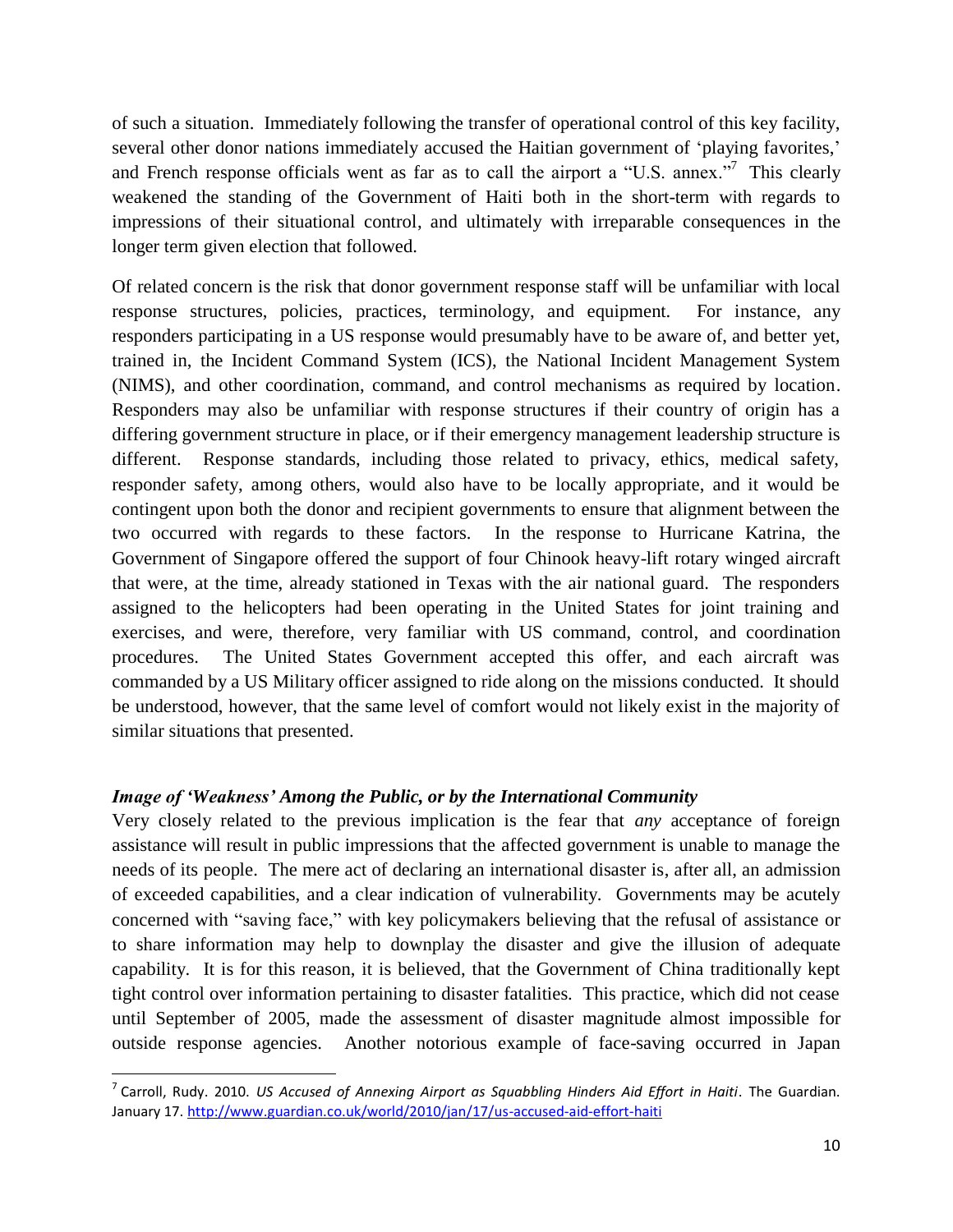following the 1995 Kobe earthquake, when international search-and-rescue teams were denied entry for many days, closing the window of time when they could have been most effective. Russia exhibited similar behavior in 2000, when the Kursk submarine sank following an onboard training-related explosion. Rescue assistance immediately offered by the British, American, and Norwegian governments was refused given the embarrassment the event had already caused for the Russian Military. All of Russia's attempts to raise the vessel failed, and only on the fifth day were foreign government resources requested (at which point all 118 sailors on board had already perished)<sup>8</sup>. Ultimately, the likelihood that any crew would have been rescued was low, but earlier acceptance of international assistance would have greatly improved international sentiment towards Russia and then-President Vladmir Putin in the long-term.

## *Maintenance of Forceful Population Control*

 $\overline{a}$ 

Nations that are oppressive and maintain closed borders may also refuse assistance for fear of outside influence that rescuers may introduce. This is said to be the reason why Russia denied the entry of Japanese rescuers after the 1995 Sakhalin Island earthquake. In this instance, the Government of Russia was reportedly worried that Japan would use its access to take control of the island. In 2008, during and immediately after Cyclone Nargis, the Government of Burma was accused of extreme hindrance of international humanitarian efforts to reach and help an estimated 1.5 million people who were affected. The ruling military junta, which is characterized by its oppressive control over its population, prevented thousands of bilateral and international / nongovernmental humanitarian response officials from crossing into the country. Ultimately over 135,000 people were killed or remain missing<sup>9</sup>. Despite that the event was the most deadly cyclone to have occurred anywhere in the world in almost 40 years, and was the most devastating disaster in Burma's history, the government did not accept international aid until after a full week had passed. Even then, governments and organizations were required to drop off their donated goods at the airport or other ports of entry to be managed (without oversight) by a military known for highly corrupt practices. Two and a half weeks after the disaster struck, and with millions facing starvation and exposure, a limited number of NGOs from within the region were allowed to begin providing humanitarian assistance. This event led to accusations that the junta had committed crimes against humanity and other international condemnation for their blocking of international relief. Unfortunately, such criticisms have done little to change the attitudes of this repressive regime and the same would likely be repeated in a future event $^{10}$ .

 $8$  BBC Europe. 2000. The Kursk Disaster: Day by Day. August 24. BBC Website. <http://news.bbc.co.uk/2/hi/europe/894638.stm>

<sup>9</sup> Elaine Pearson, the Deputy Director of Human Rights Watch, stated that, "Restraints on aid delivery and oppressive election regulations targeting opposition political parties show that the junta's mindset emphasizes maintenance of control over the well-being of its citizens" (Agency France Presse. 2010. Myanmar Aid Barriers Hinder Cyclone Recovery. AFP. April 29. [http://www.google.com/hostednews/afp/article/ALeqM5ihDI3FUW\\_Oc5youSgxzGEbA-v7xA](http://www.google.com/hostednews/afp/article/ALeqM5ihDI3FUW_Oc5youSgxzGEbA-v7xA)

<sup>&</sup>lt;sup>10</sup> De Meulles, Leslie. 2008. Complicated Compassion: Trusting the Junta with Foreign Aid. Le Panoptique. July 1. [http://www.lepanoptique.com/sections/politique-economie/complicated-compassion-trusting-the-junta-with-foreign-](http://www.lepanoptique.com/sections/politique-economie/complicated-compassion-trusting-the-junta-with-foreign-aid/)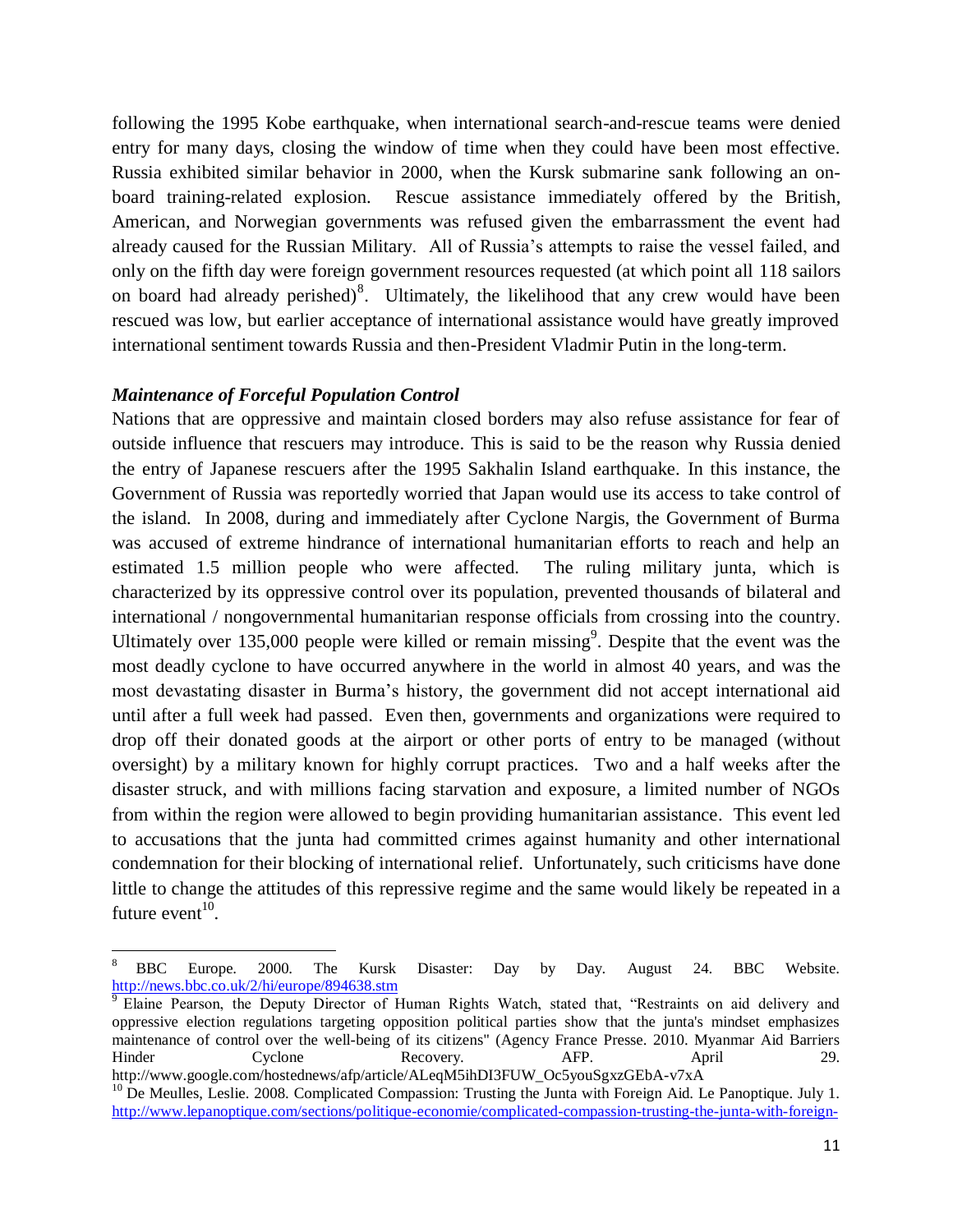#### *Protection of State Sovereignty*

Perhaps the most oft-cited reason that foreign aid is refused, at least in the initial hours of a disaster, is confusion relating to customs and visa regulations. To ensure the proper flow of people and products in and out of a country, governments establish customs and visa frameworks that are based upon agreements with foreign governments. Typically, these systems are designed to operate in a controlled, non-disaster environment, and they depend upon bureaucratic processes that have developed over time. In times of disaster, during the initial hours and days when life saving and sustaining resources are most needed, these same systems can pose immediate and insurmountable roadblocks to both donor and recipient governments. Following the 2007 magnitude 8.0 earthquake in Peru, many bilateral offers of assistance were offered and accepted. However, strict customs and visa regulations held up responders, vehicles, equipment, and other supplies<sup>11</sup>. Following the 2011 magnitude 9.0 earthquake in Japan, search and rescue teams from the United States and Switzerland were held up needlessly because strict regulations dictating the import of animals into Japan held up the release of the highly-trained dogs upon which the teams depend<sup>12</sup>. In September of 2010, the Secretary General of the World Customs Organization, Kunio Mikuriya, and Rashid Khalikov, director of the United Nations Office for the Coordination of Humanitarian Affairs signed a Memorandum of Understanding (MoU) in an effort to support and encourage UN member states to apply simplified customs procedures to speed up the delivery of international humanitarian assistance. However, many governments will be hesitant to sign onto any such convention they feel undermines their sovereign right to conduct control over whom and what enters even during major disaster events.

## *Ideological Compatibility of Donor and Recipient*

 $\overline{a}$ 

Nations with a history of political rancor also have been known to offer each other, and similarly refuse from each other, offers of humanitarian assistance in times of disaster. Such offers, it must be suspected, are made with at least a secondary intention of either discrediting the affected country's government or to serve as a propaganda tool aimed at engendering good will towards the donor among the affected population. Cuba and the United States, who are long-time political adversaries, regularly offer each other humanitarian assistance in the aftermath of disasters (most often hurricanes), but almost without exception this aid is refused. Similarly, the government of Venezuela, a vocal opponent of western governments, regularly offers heating oil to the people of the United States and Europe<sup>13</sup>.

[aid/.](http://www.lepanoptique.com/sections/politique-economie/complicated-compassion-trusting-the-junta-with-foreign-aid/); International Crisis Group. 2008. Burma/Myanmar After Nargis: Time to Normalize Aid Relations. Asia Report Number 161. October 20. [http://www.crisisgroup.org/~/media/Files/asia/south-east-asia/burma](http://www.crisisgroup.org/~/media/Files/asia/south-east-asia/burma-myanmar/161_burma_myanmar_after_nargis___time_to_normalise_aid_relations.ashx)myanmar/161 burma myanmar after nargis time to normalise aid relations.ashx

<sup>&</sup>lt;sup>11</sup> Bridges, Tyler. 2008. A Case for the Law. The Magazine of the International Red Cross and Red Crescent Movement. [http://www.redcross.int/EN/mag/magazine2011\\_1/10-13.html](http://www.redcross.int/EN/mag/magazine2011_1/10-13.html)

<sup>&</sup>lt;sup>12</sup> Goodman, Russell. 2011. Foreign Rescue Team Delayed By Japanese Bureaucracy. ABC News. May 23. <http://abcnews.go.com/m/story?id=13126904&sid=76>

 $13$  Hugo Chavez announced his offer of cheap fuel oil to citizens in London while simultaneously issuing an 'obituary for the American empire'. Chavez was successful in delivering cheap fuel oil to many poor American families in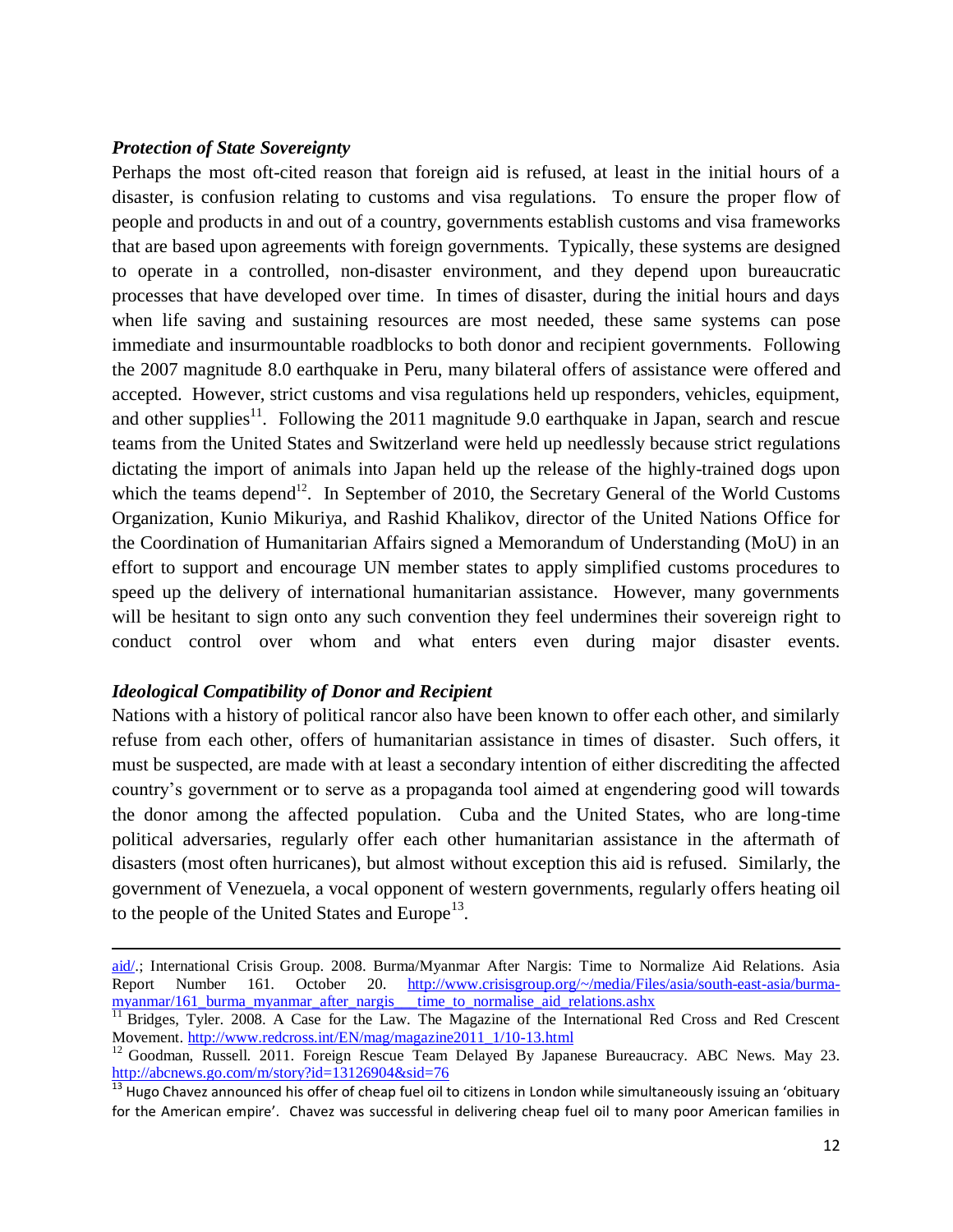However, there have also been situations where political rivals have been able to put aside their differences in the face of a humanitarian emergency, oftentimes termed "Disaster Diplomacy<sup>14</sup>", which is exactly what occurred following the 2005 South Asian earthquake. Longtime rivals India and Pakistan allowed each other's governments and citizens to provide region-wide assistance in disputed Kashmir, despite decades of ongoing violence in the affected area<sup>15</sup>. Another surprising incident where humanitarian assistance was used as a diplomatic tool to bridge longstanding rivalries occurred when China assisted Japan following the 2011 magnitude 9.0 earthquake and subsequent tsunami. Despite that these two countries had experienced highly-visible disputes as recently as 6-months prior to the event<sup>16</sup>. China offered and Japan accepted multiple response resources (including search and rescue teams, cash donations, information and communications technology, and more)<sup>17</sup>. Such offers can be a creative and effective way to cool tensions that both countries have been otherwise unsuccessful in addressing. It can also be a means through which countries throughout the region, and the world, are able to join together in solidarity for a good cause. This is exactly what occurred following the 2004 Boxing Day tsunami events when India and Pakistan came together to help badly-impacted Sri Lanka $^{18}$ .

 $\overline{a}$ 

what he felt was a successful embarrassment of the US President. (The Observer. 2006. Chavez Offers Oil to Europe's Poor. The UK Guardian. May 14. [http://www.guardian.co.uk/world/2006/may/14/oil.venezuela.](http://www.guardian.co.uk/world/2006/may/14/oil.venezuela)

<sup>&</sup>lt;sup>14</sup> I. Kelman (2011) writes on the "Disaster Diplomacy: How Disasters Affect Peace and Conflict" that there are three likely outcomes from disaster diplomacy: "1) In the short-term--on the order of weeks and months--disasterrelated activities can, but do not always, impact diplomacy. Disaster-related activities can influence diplomatic activities and spur them on, as long as a pre-existing basis was present for the diplomacy, with examples being cultural connections, trade links, or secret negotiations; 2) Over the long-term--in terms of years--non-disaster factors have a more significant impact on diplomacy than disaster-related activities. Examples are leadership changes, distrust, belief that an historical conflict or grievance should take precedence over present-day humanitarian and peace needs, or priorities for action other than conflict resolution and diplomatic dividends; and 3) Disaster-related activities sometimes have the opposite outcome: they can exacerbate conflict and reduce diplomacy."

<sup>&</sup>lt;sup>15</sup> Among other efforts, both countries eased no-fly zones to allow relief helicopters to reach victims, and crossborder travel was eased to allow for the free-flow of reconstruction labor. Pasricha, Anjana. 2005. India, Pakistan No Closer on Kashmir Dispute Despite Earthquake Diplomacy. Relief Web. October 19. <http://reliefweb.int/node/189121>

 $\frac{16}{16}$  In September of 2010, Japanese Coast Guard vessels pursued and struck a Chinese fishing vessel that entered the disputed Diaoyu Islands, which both countries claim but which are controlled by Japan (Global Times. 2010. Diaoyu Islands Collision a Dangerous Game. September 8. [http://opinion.globaltimes.cn/editorial/2010-](http://opinion.globaltimes.cn/editorial/2010-09/571138.html) [09/571138.html\)](http://opinion.globaltimes.cn/editorial/2010-09/571138.html)

<sup>17</sup> Kent, Jo Ling. 2011. Tensions Aside, China Sends Rescue Team, Money, and Supplies to Japan. CNN. March 14. [http://articles.cnn.com/2011-03-14/world/china.disaster.response\\_1\\_china-quake-china-earthquake](http://articles.cnn.com/2011-03-14/world/china.disaster.response_1_china-quake-china-earthquake-administration-qinghai?_s=PM:WORLD)administration-qinghai? s=PM:WORLD

<sup>&</sup>lt;sup>18</sup> The Consortium of Non-Traditional Security Studies in Asia (NTSASIA) describes in its report "Disaster Diplomacy: Sri Lanka Following the Tsunami Devastation" that, "The solidarity of the international community was not confined to their donations, material assistance and expertise assistance in the form of man power. Many leaders of countries across the world endeavoured to make visits personally, to Sri Lanka as an expression of solidarity and to ascertain for themselves the extent of damage. As a result Sri Lanka received dignitaries ranging from Ministers to Prime Ministers of donor countries, former US Presidents Bill Clinton and George Bush, Parliamentarians, key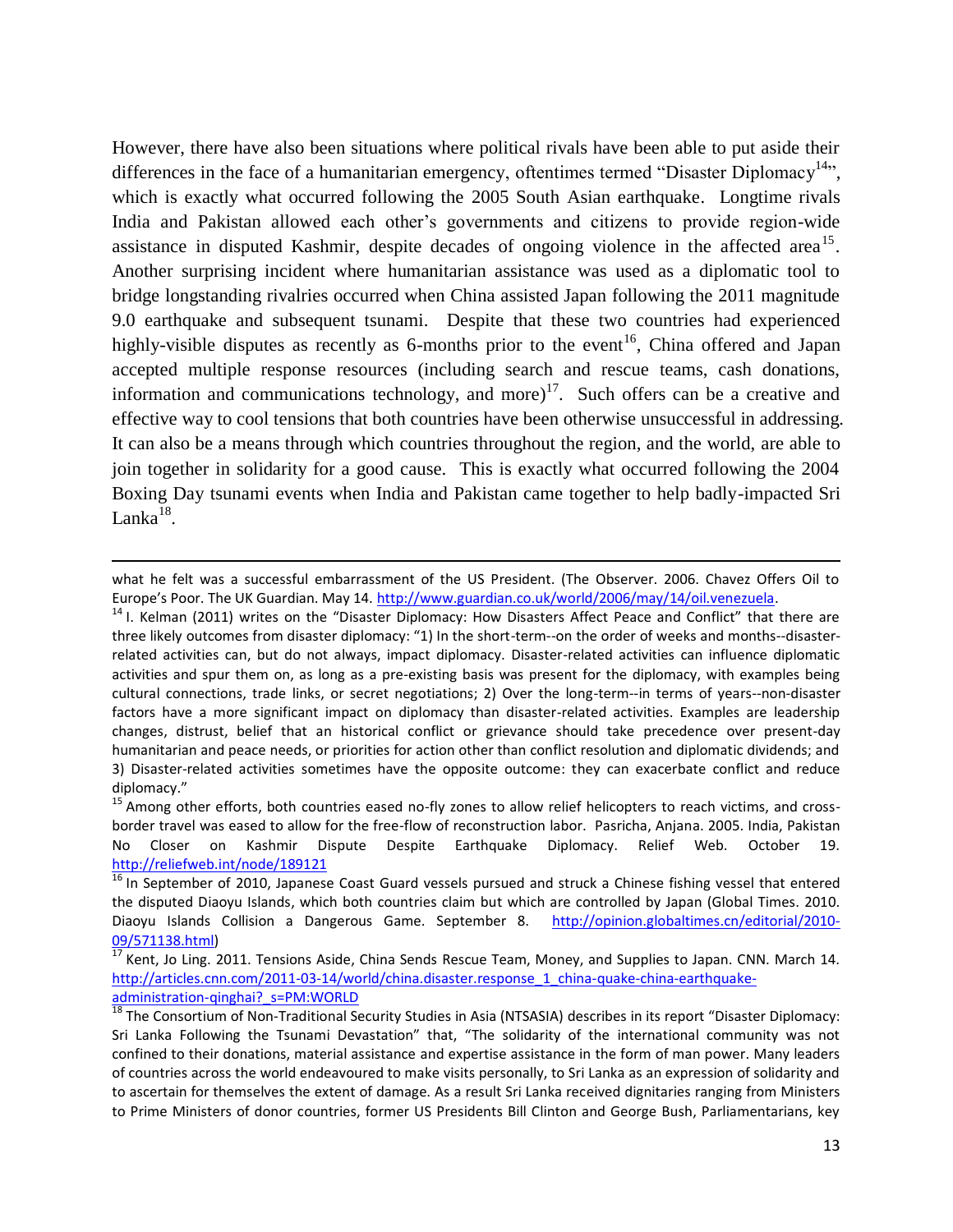## *Assignment of Liability, and the Risk of Accident-Related Implications*

Participation in humanitarian assistance is inherently risky work. Both the responders themselves, and the people they are trying to help, may be injured or even killed as a result of their actions and efforts. Additionally, through the responders work, either intentionally or accidentally, property damage can and does occur. Response work is also a skilled profession, and responders represent themselves according to certain standards of training and ability through which a recipient government is able decide whether or not to allow or deny access to the affected population. For both the donor and the recipient governments, there are many questions of where liability for accidents does or should lie, but legal frameworks and statutory authorities typically provide necessary protections only to citizens of the affected nation and domestically-based organizations. So great are these concerns, that in the absence of an acceptable agreement there may be perfectly usable resources that sit idle despite their obvious need.

There also exists liability in connection with disaster assistance related to political capital. If a donor responding government agency or official is involved in an accident that occurs in the course of response, and questions of the nature of the accident (justified or otherwise) significantly raise the media and public profile of the incident, the result can greatly exceed any financial costs incurred. While such an incident is unlikely, the political implications of accidents and even actions can change the very nature of the bilateral relationship in the future, and under the right circumstances could even impact the national security of one or both of the countries impacted. For instance, several search and rescue teams involved in the search for survivors at the famed Hotel Montana which collapsed during the 2010 earthquake in Haiti were accused of very poor performance presumably because they were focusing their search efforts only on those parts of the hotel where it was believed their own citizens were located. And long after it was felt there was no chance of additional survivors being found buried at the hotel, several teams remained in an apparent attempt to salvage cadavers of their country's citizens while Haitians remained buried alive elsewhere in the city. While no legal ramifications resulted from these accusations, the reputation of these search teams, and the intentions of the donor countries, were called into question $19$ .

#### *Corruption*

 $\overline{a}$ 

Corruption affects all countries' governments, businesses, and general population to varying degrees, and it is widespread corruption that is often to blame for many of the vulnerabilities that cause humanitarian emergencies in the first place. For instance, corrupt government practices might include (among many more examples):

figures from international organizations culminating in a visit by the then United Nations Secretary General Kofi Annan."

<sup>&</sup>lt;sup>19</sup> Associated Press. 2010. Haiti Rescue Efforts for Canadian Citizens Criticized. CBC.CA. January 22. [http://news.ca.msn.com/top-stories/cbc-article.aspx?cp-documentid=23307749.](http://news.ca.msn.com/top-stories/cbc-article.aspx?cp-documentid=23307749)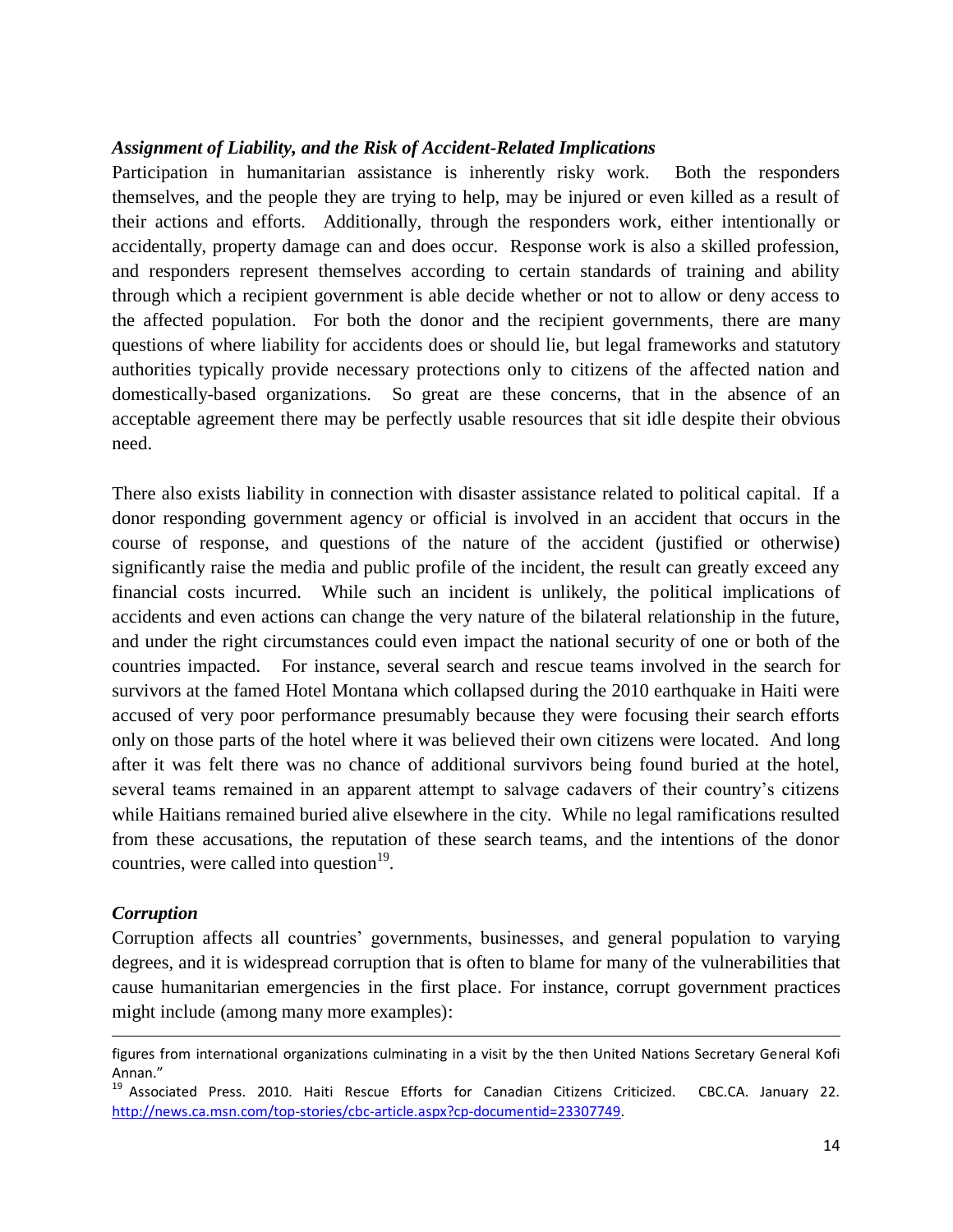- Building inspectors who accept payments to overlook violations;
- Construction contractors who substitute approved building materials for substandard materials that result in structural weaknesses;
- Government employees who embezzle or sidetrack funding earmarked for disaster mitigation or preparedness;
- Government executives misusing loans from the international community, resulting in underdevelopment coupled with high indebtedness;
- Favoritism on the part of the central government towards local leaders with political or other ties in order to secure funding for emergency management activities (leaving those without political favor unable to adequately recover).

Following a disaster, existing corruption patterns do not vanish. In fact, they often increase as monitoring mechanisms become overwhelmed or otherwise hindered, and humanitarian emergencies are characterized by huge inflows of cash and supplies - both of which present new opportunities for corruption. Power has been abused in diverse ways in these situations, ranging from simple theft to systemic rape and murder<sup>20</sup>. Disaster victims have been required to pay assessors to be included on relief and recovery registries; others have had to pay or offer other favors to receive supplies and assistance that had been donated for uncommitted distribution. At times, relief supplies have simply disappeared, presumably into some official's personal possession. International NGOs and governmental agencies inadvertently contribute to this corruption by not fully understanding how such matters affect local politics and society. Ongoing discussions seek ways to reduce or prevent such actions in the future. Corruption not only undermines the work of response and recovery agencies, it also causes additional suffering for victims. Pete Ewans wrote in a report for Transparency International entitled *Mapping the Risks of Corruption in Humanitarian Action* that there are several variables that increase the likelihood that corruption is avoided, including:

• Conflict does not exist:

 $\overline{a}$ 

- There existed low-levels of corruption prior to the event;
- The affected government is effective and transparent, and has in place strong anticorruption measures;
- There exists a strong legal framework;
- The relief provided has a low relative value;
- Aid actors are seen as legitimate, effective, and meeting urgent needs;
- The aid is transparent and accountable;
- There are high levels of media scrutiny;

<sup>&</sup>lt;sup>20</sup> IRIN. 2010. AID POLICY: Fighting Corruption in Disaster Response. Humanitarian News and Analysis. February 3. <http://www.irinnews.org/Report.aspx?ReportId=87971>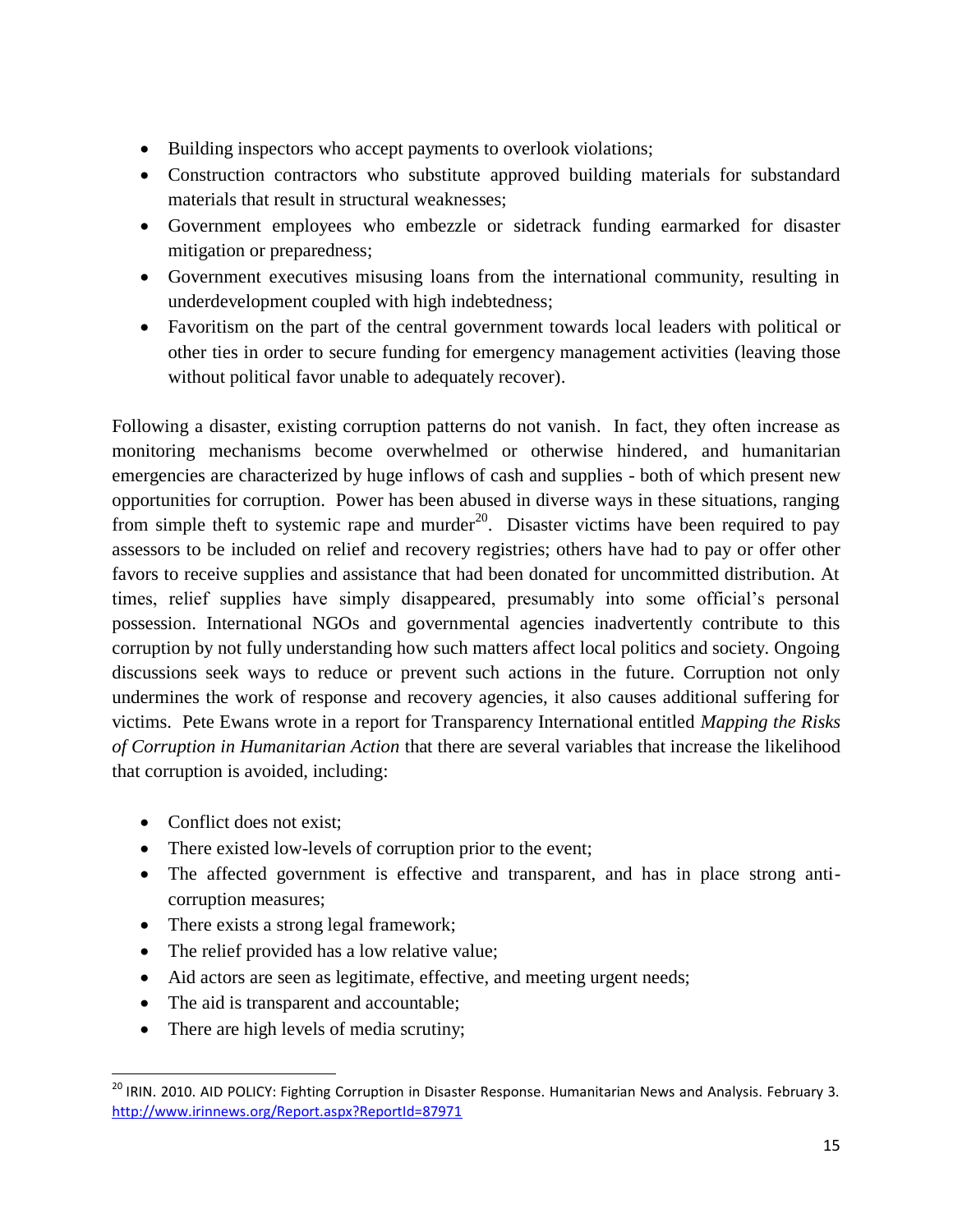There are strong finance, HR, logistics, and administrative systems in place21.

## Collateral Impacts of Humanitarian Aid

 $\overline{a}$ 

There is a complexity to disaster response that extends far beyond the obvious life safety needs of those impacted (shelter, food, water, and medical care). Without understanding of local conditions, the provision of disaster assistance can actually increase existing problems, or create new ones. In turn, the action may engender negative reactions on the part of the affected communities towards the donor nation responsible. For instance:

- Competition with similar local materials: The provision of in-kind construction supplies have in many instances created what is termed "market shock", wherein sudden glut in supplies eliminates local demand. When construction practices rely too heavily on local materials, the opposite effect, termed "Positive Demand Shock", wherein local prices skyrocket, can occur.
- Long-term Dependence: When in-kind materials and building expertise is introduced to an area that is completely or largely unfamiliar, it may not be easy or even possible for local construction workers to maintain, repair, or replace the structures. They then become dependent upon the donor nation or some other outside entity to do this work for them, resulting in long-term dependencies and reverberating shocks throughout the local markets (wherein residents are no longer purchasing locally-made or available materials and parts). Conversely, utilizing locally available or familiar materials can actually help to support local markets and ensure that local labor is empowered to participate in the recovery effort.
- Impacts on Livelihoods: When a donor government brings in all of the labor required to conduct their relief and reconstruction efforts, they can marginalize local citizens who are looking for work and would otherwise benefit greatly from the chance to participate in their own recovery. On the other hand, efforts that rely too heavily on local labor can result in local citizens leaving their regular jobs to participate in recovery work, which is oftentimes better-paying or more prestigious.
- Inappropriateness of Materials: In-kind provision of construction materials and other supplies must be appropriate for the climate where the response and recovery work is to occur. The materials must be able to accommodate temperatures, humidity, insects, seismicity, and many other factors.
- Environmental Impact of Materials: If a nation supports a significant amount of construction in a short period of time, the demand for materials will be exceptionally high in comparison to normal times. Such demand can lead to severe environmental impacts, including the clear-cutting of forests for wood or improper firing of bricks and

<sup>&</sup>lt;sup>2121</sup> Ewins, Pete, Paul Harvey, Kevin Savage, and Alex Jacobs. 2006. Mapping the Risks of Corruption in Humanitarian Action. [http://www.odi.org.uk/resources/download/607.pdf.](http://www.odi.org.uk/resources/download/607.pdf)